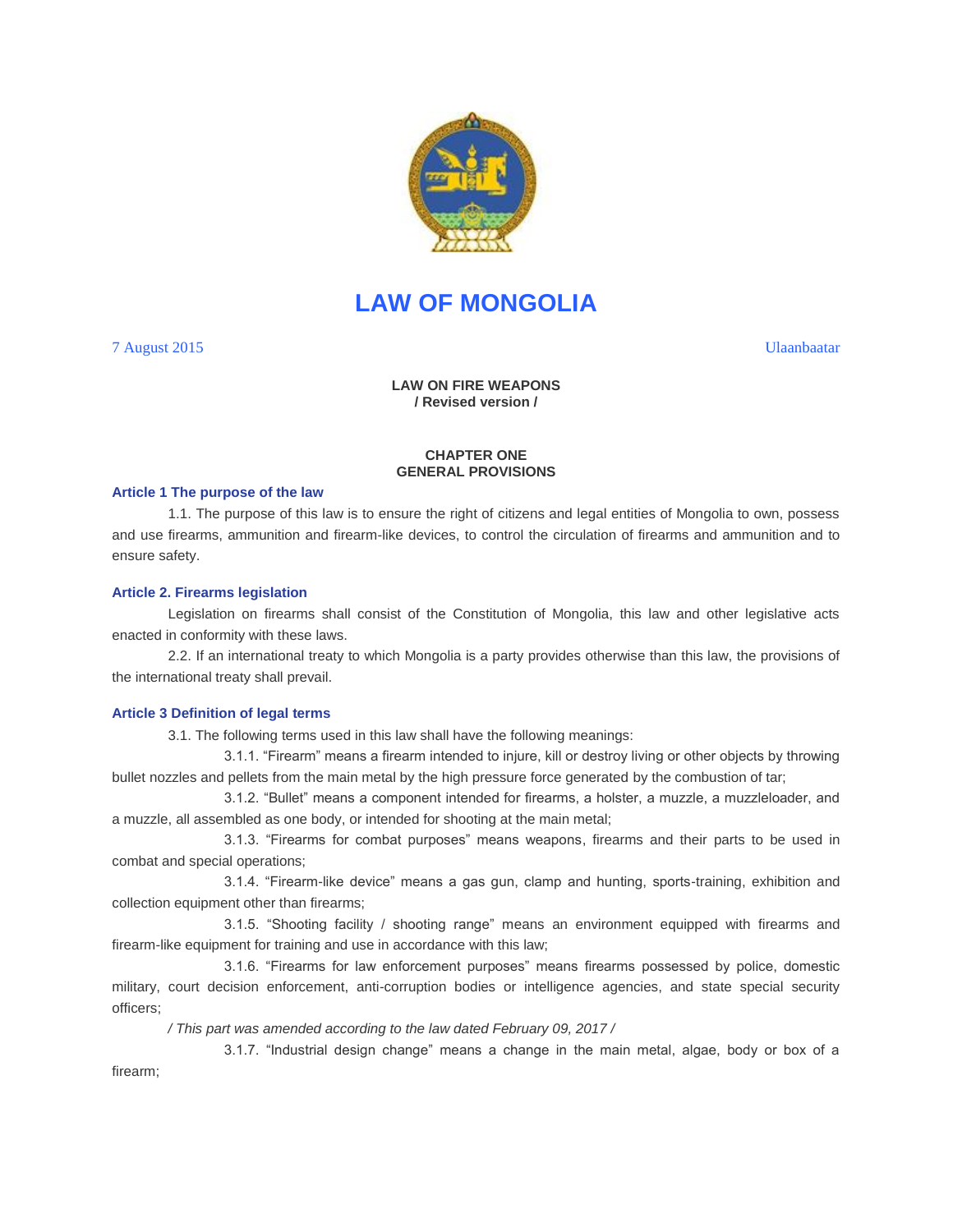3.1.8. "Bullet core" means a part made of a special alloy and placed inside the bullet to improve the permeability of the armor.

## **CHAPTER TWO TYPES OF FIRE WEAPONS**

### **Article 4. Types of firearms**

Firearms shall be classified according to the purpose for which they are used as follows:

4.1.1. Civil;

4.1.2. Security;

4.1.3. Law enforcement agencies;

4.1.4. Communication.

4.2. The members of the Government in charge of legal, environmental and sports matters shall jointly approve the list of names and types of firearms and ammunition belonging to the categories specified in 4.1.1 and 4.1.2 of this Law.

# **Article 5 Civilian firearms**

Firearms owned and possessed by a citizen of Mongolia for the purpose of hunting, shooting sports training, exhibitions and collections shall be considered as civilian firearms.

5.2. Firearms to be used for hunting purposes shall be automatic or non-rechargeable, have a capacity of ten or less rounds of ammunition, have not been redesigned, and shall not have a heart.

5.3. The muzzle of a firearm to be used for sports and training purposes shall be heartless.

5.4. Unless otherwise provided by law, a legal entity may own civilian firearms only for the purpose of conducting exhibitions, collections and sports-educational activities.

5.5. The list of firearm-like devices and the procedure for their use shall be approved by the Government member in charge of legal affairs based on the proposal of the Central Police.

#### **Article 6. Security firearms**

Firearms for security purposes shall be firearms owned and possessed by a legal entity authorized to conduct security activities and a ranger for the purpose of fulfilling its legal obligations.

6.2. Firearms for security purposes shall not be able to fire automatically and the muzzle shall not have a heart.

# **Article 7 Firearms for law enforcement**

7.1. Relations related to ownership, possession and use of firearms intended for law enforcement purposes shall be regulated by a special law.

7.2. The member of the Government in charge of legal affairs shall approve the list of types of firearms and ammunition intended for law enforcement agencies upon the proposal of the law enforcement agency and issue a permit to import them across the state border.

7.3. The ammunition of a firearm specified in 7.2 of this Law shall have no heart, except for use in special operations. Heart-shaped bullets can be used for special operations.

## **Article 8. Firearms for combat**

This law shall not regulate relations related to firearms for combat purposes.

8.2. International organizations, foreign-owned firearms and ammunition shall be allowed to cross the Mongolian border during a high-level state visit to Mongolia or to organize peacekeeping field exercises in Mongolia. Upon the request of a member of the Department, a member of the Government in charge of legal affairs shall issue a permit to cross the state border.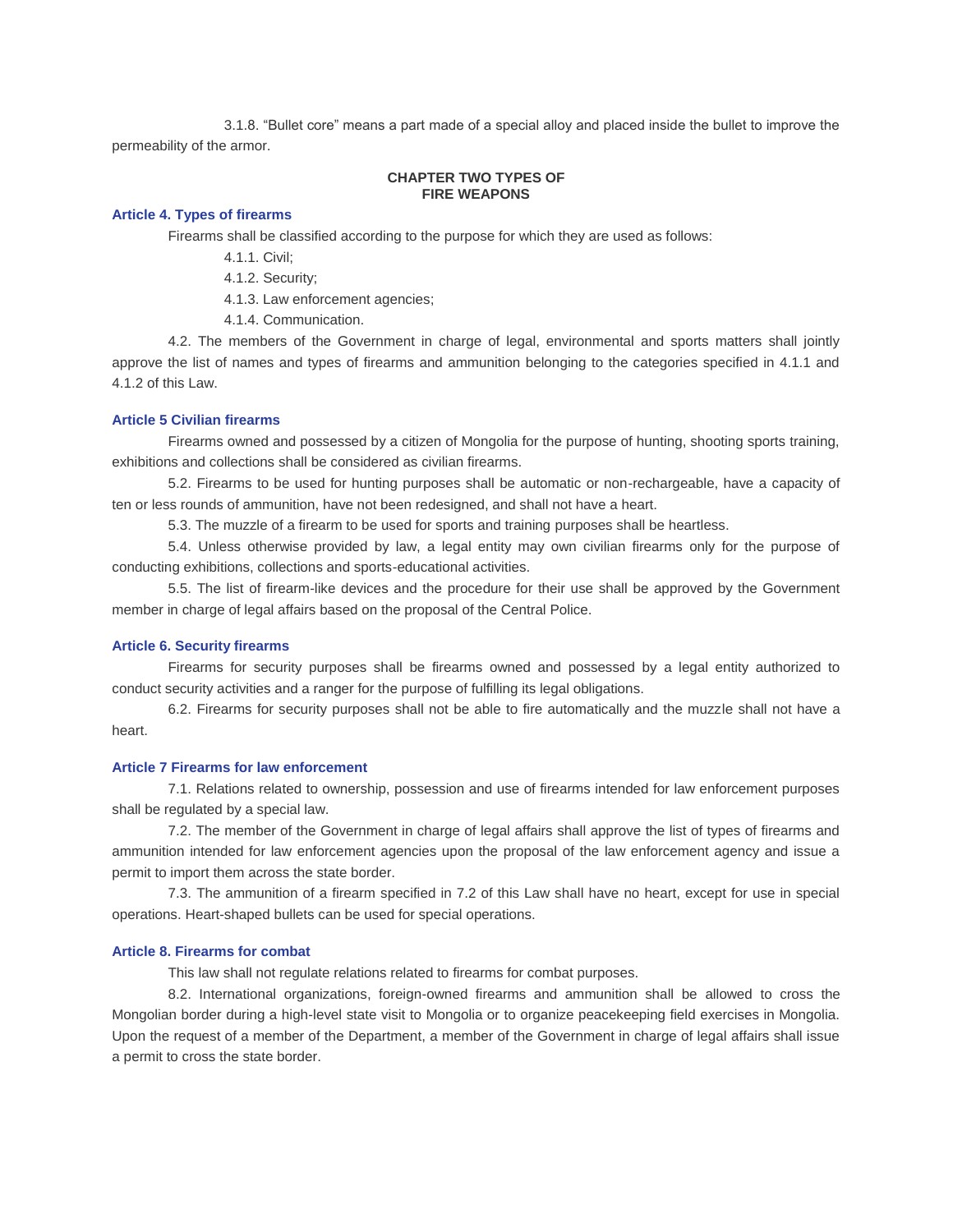## **CHAPTER THREE PROPERTY**

# **, OWNERSHIP, USE, REGISTRATION, STORAGE AND LIMITATION OF FIRE WEAPONS**

### **Article 9. Ownership of firearms**

9.1. Unless otherwise provided by law, a citizen of Mongolia who has reached the age of 21, has full civil legal capacity, has not committed a crime using firearms, and has received training on possession, use and storage of firearms may own a firearm.

9.2. The right to own a firearm shall be created by registering a firearm in accordance with Article 10.2 and Article 12 of this Law and obtaining a firearm certificate specified in Article 13 of this Law.

## **Article 10. Possession of firearms**

10.1. Unless otherwise provided in this law, an employee who has reached the age of 21, has full civil legal capacity, and has received a training certificate on possession, use and storage of firearms shall be a legal entity authorized to engage in security activities. Firearms may be possessed during the term of office.

10.2. The contract for possession of firearms by security guards and rangers specified in 10.1 of this Law shall be registered with the police in charge of the territory.

10.3. The members of the Government in charge of sports and legal affairs shall jointly approve the procedure for possession and storage of firearms by a legal entity authorized to conduct sports and training activities.

10.4. The police shall organize safety training on possession, use and storage of firearms for civil and security purposes, and the training instructions shall be approved by the head of the central police organization.

10.5. The age limit specified in 10.1 of this law shall not apply to shooting athletes participating in national, international, continental and world class competitions.

#### **Article 11 Use of firearms**

Citizens and legal entities of Mongolia shall have the right to ensure the safe use of firearms and firearm-like devices in their ownership and possession for their registered purpose. A citizen may use the firearm he / she owns, possesses and uses in order to protect his / her life and property from beasts and animals.

11.2. By the decision of the local administrative body, ferocious dogs, cats and animals with highly contagious diseases may be destroyed using firearms in cities and settlements.

11.3. The local administrative body shall make a decision in accordance with Article 11.2 of this Law and approve the working procedure in cooperation with the police.

11.4. A citizen who owns a firearm may temporarily use his / her firearm to a citizen who meets the requirements specified in 9.1 of this Law.

11.5. Sports-training shooting may be carried out at a shooting facility that provides security in cities and settlements.

11.6. The list of diseases and injuries contraindicated in the use of firearms shall be approved jointly by the members of the Government in charge of legal and health matters.

11.7. Citizens and legal entities engaged in sports and training activities using firearms and ammunition shall have a special shooting facility.

11.8. The permission to conduct sports-training activities using firearms and ammunition shall be issued by the central police based on the proposal of the state central administrative body in charge of sports.

11.9. The members of the Government in charge of sports and legal affairs shall jointly approve the requirements for use for sports and training purposes and for the central shooting facility specified in Article 16.6 of this Law.

## **Article 12 Registration of firearms**

A citizen who has purchased or imported a firearm for civilian purposes shall register his / her firearm with the police in charge of the territory of his / her permanent residence within ten working days and submit the following documents: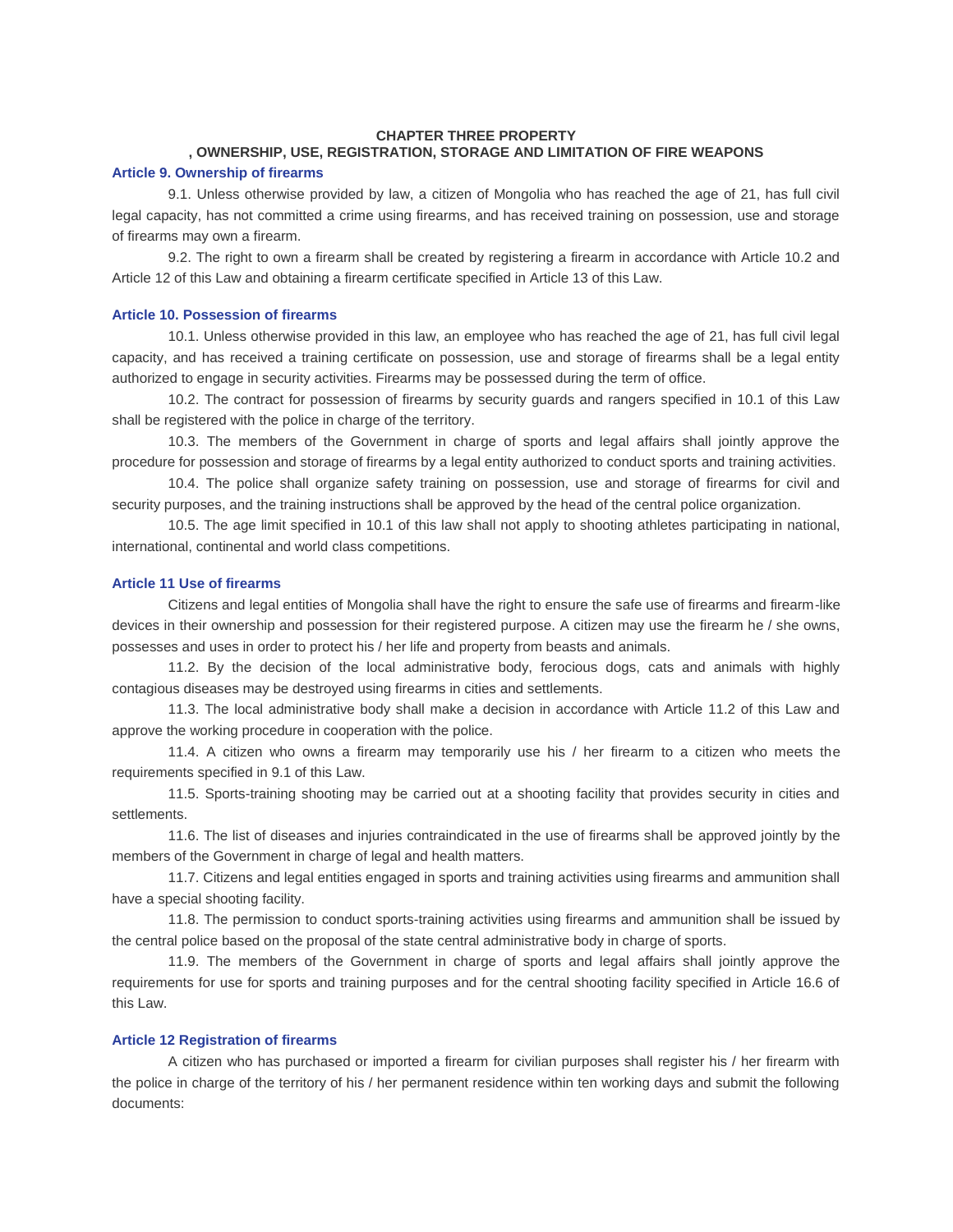12.1.1. Application for registration of firearms;

12.1.2. A copy of the citizen's ID card;

12.1.3. Reference from the bagh or khoroo governor of the place of residence;

12.1.4. Three photocopies of the citizen;

12.1.5. A document specifying the name, type, year and number of manufacture of the firearm;

12.1.6. Receipt of state stamp duty payment;

12.1.7. A certificate confirming that the samples of firearm ammunition bullets and nozzles have been registered in the database of the forensic organization;

12.1.8. A certificate of safety training in possession, use and storage of firearms;

12.1.9. Medical certificate confirming the absence of diseases and injuries specified in 11.6 of this

law.

12.2. The police shall issue a certificate stating that the citizen specified in 12.1 of this Law has not committed a crime with intent to commit a firearm and shall attach it to the documents specified in 12.1 of this Law.

12.3. If a legal entity engaged in security and sports-training activities has purchased or imported firearms, it shall be registered with the police in charge of the territory of the legal entity's residence within ten working days and the following documents shall be submitted:

12.3.1. Official letter requesting to register firearms;

12.3.2. A copy of the state registration certificate of the legal entity;

12.3.3. A document specifying the name, type, date and number of manufacture of the firearm;

12.3.4. Receipt of payment of state stamp duty;

12.3.5. A reference confirming that the samples of firearm ammunition nozzles and tunnels to be owned have been registered in the database of the forensic organization;

12.3.6. Detailed drawings and introduction of the internal organization of the firearm storage facility, firearms and ammunition storage cabinets;

12.3.7. A copy of the license to engage in security activities in the case of a legal entity engaged in security activities;

12.3.8. A copy of the license of a legal entity to conduct sports and training activities to conduct sports and training activities using firearms and ammunition;

12.3.9. A reference from the organization working for the ranger;

12.3.10. A certificate that the employee has received safety training in possession, use and storage of firearms.

12.4. Within five working days after the forensic organization takes two samples from each barrel and muzzle of a firearm specified in Articles 4.1.1 and 4.1.2 of this Law and registers the information on the firearm and its owner in the unified database, the police shall do so within five working days. make decisions on registration of firearms and issuance of firearms certificates.

12.5. Prior to the sale of civilian firearms imported for the purpose of public sale across the border of Mongolia, the police shall organize the work of delivering the firearms to the forensic examination institution and registering the bullet holes and nozzles in the unified database.

12.6. If a citizen possessing a firearm changes his / her address of residence, he / she shall notify the police in charge of the territory, deregister the firearm and register it with the police in charge of the territory of the place of migration within ten working days.

12.7. The police in charge of the respective territory shall notify the police in charge of the transferred territory within ten working days of the registration of the firearm of a citizen who has moved to the respective soum or district.

12.8. If the owner of a firearm has changed in accordance with Article 18 of this Law, the registration shall be amended in accordance with the procedures set forth in this Law.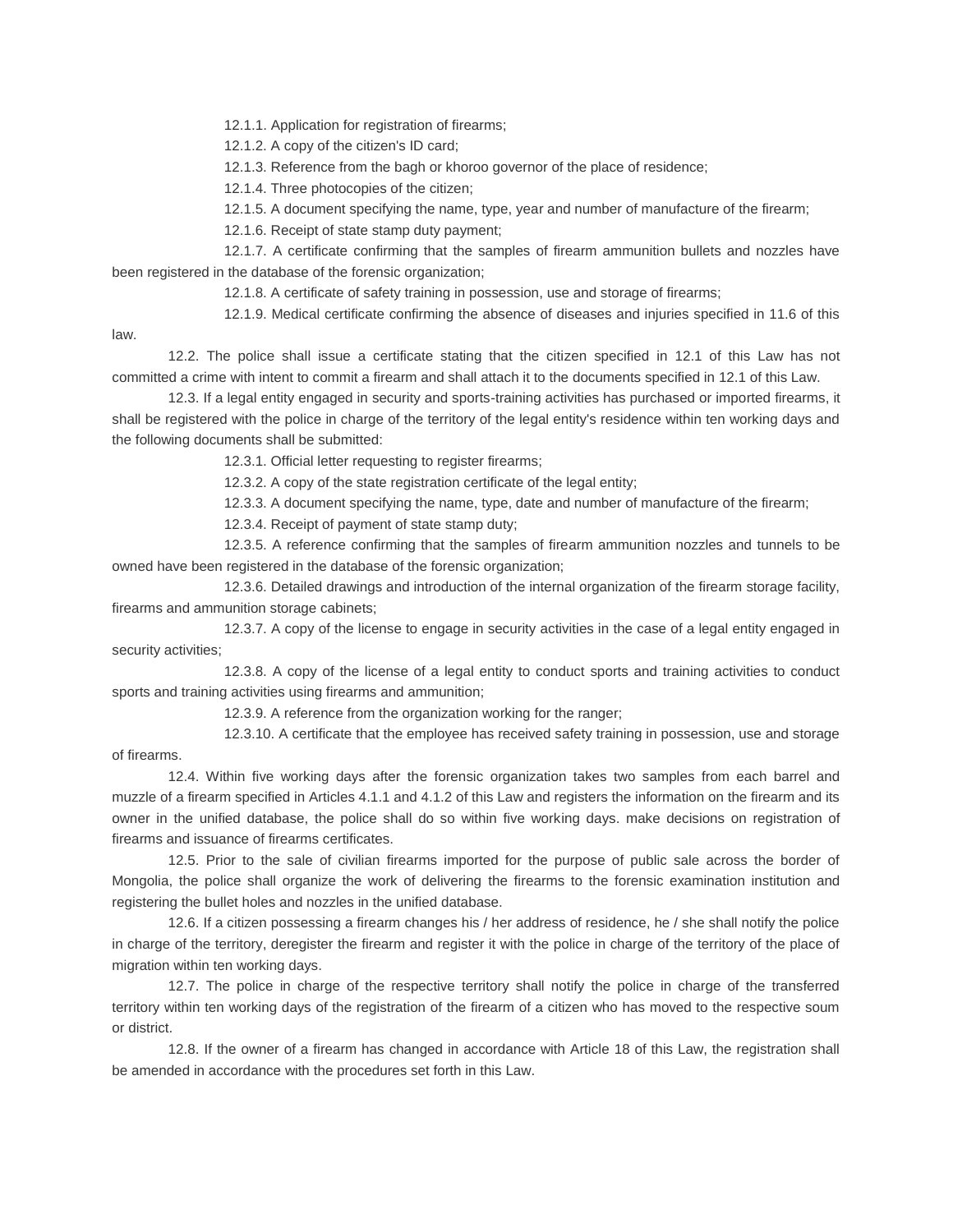12.9. The police shall have a unified database on the name, type, model and quantity of firearms, ammunition and firearm-like devices imported, sold, transported and owned and possessed by citizens and legal entities for the purpose of public sale.

12.10. Relations related to collecting, checking, evaluating, using, transferring, receiving, distributing, calculating results and providing information in the database specified in Article 12.9 of this Law shall be regulated by the procedure specified in Article 61.6 of the Law on Police.

*/ This part was amended according to the law dated February 09, 2017 /*

12.11. The Customs shall notify the police from time to time of information on firearms, ammunition and firearm-like devices imported across the state border.

## **Article 13 Firearms certificate**

13.1. A firearm certificate shall be issued to a citizen or legal entity who has registered his / her firearm in accordance with Article 12 of this Law.

The following shall be included in a firearms certificate:

13.2.1. Last name, first name, patronymic, registration number, address of residence, name of the legal entity, state registration number, area of activity, address of residence;

13.2.2. Name, type, year and number of firearms;

13.2.3. Purpose of ownership of firearms;

13.2.4. The diameter of the main iron of the firearm;

13.2.5. Type and purpose of firearm ammunition.

13.3. The firearm certificate to be issued to a citizen shall include a photo of him / her, affix a stamp, and include the name of the co-possessor's parent and his / her name.

13.4. A person who jointly possesses a firearm shall meet the requirements set forth in Article 9.1 of this Law.

13.5 The model of the firearm certificate and the procedure for issuing the certificate shall be approved by the Chief of the Central Police.

## **Article 14 Storage of firearms**

14.1. A citizen who owns, possesses or uses a firearm shall lock the trigger or algae of the firearm, store the bullet in a separate locked cupboard and, if possible, separate the algae from the firearm.

A legal entity that owns a firearm shall store the firearm in a specially equipped room and the bullet in a separate locked cupboard.

14.3. If a citizen or legal entity owns or possesses ten or more firearms, the firearm shall be stored in a special locker in a specially equipped room that meets safety requirements in a special locker separate from the bullet.

14.4. In case of dropping or losing a firearm, the police shall be notified as soon as it becomes aware of it.

14.5. The organization specified in 16.6 of this Law shall have a shooting facility, a workplace equipped with security alarms and surveillance cameras, and a specially equipped vehicle for transporting warehouses, firearms and ammunition.

If a legal entity engaged in sports and training activities owns and possesses firearms, firearms and ammunition shall be stored separately in a specially equipped warehouse that meets safety requirements, and the premises where it operates shall be guarded.

#### **Article 15 Restriction of ownership, possession and use of firearms**

15.1. It shall be prohibited to use firearms for purposes other than registration and in cities and settlements, except for the cases specified in this Law.

A person convicted of a crime intentionally using a firearm shall not have the right to own, possess or use a firearm.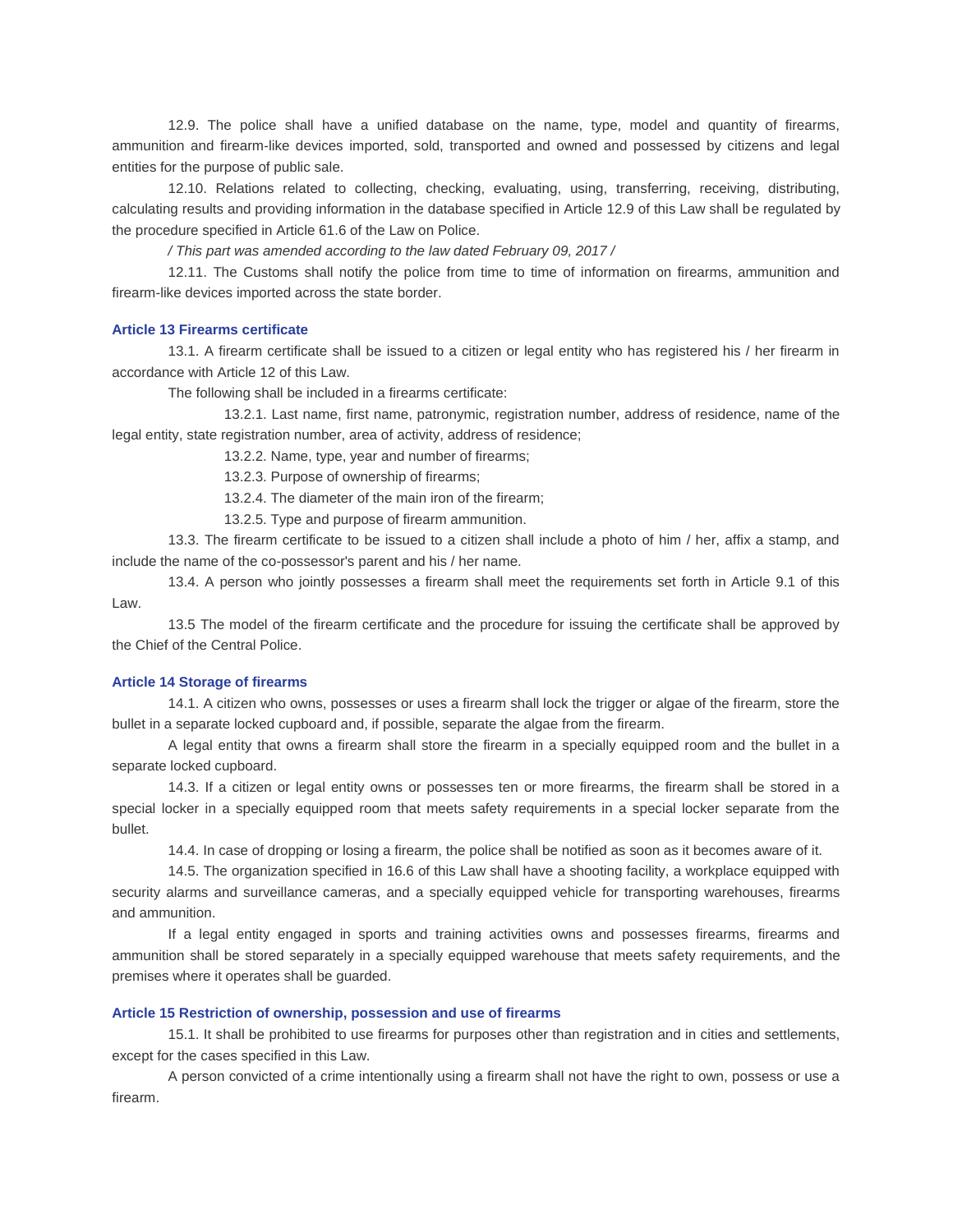15.3. It shall be prohibited for a citizen with a disease or injury contradicting the use of firearms to own a firearm in accordance with the list specified in Article 11.6 of this Law.

Unless otherwise provided by law, foreign citizens and stateless persons are prohibited from owning, possessing or using firearms in the territory of Mongolia.

15.5. It shall be prohibited for a legal entity to own a firearm, except in cases specified in paragraph 5.4 and Article 6 of this law.

15.6. It shall be prohibited to cross the state border, use, possess and own firearms not included in the list specified in 4.2 and 7.2 of this Law and firearm-like devices not included in the list specified in 5.5 of this Law.

15.7. It shall be prohibited to install and sell firearms mufflers and night vision devices for combat purposes specified in Articles 4.1.1 and 4.1.2 of this Law.

#### **CHAPTER FOUR**

# **SALE, PURCHASE, INHERITANCE AND GIFT OF FIRE AND SOUM**

#### **Article 16 Import and sell firearms and ammunition**

A legal entity (hereinafter referred to as "seller") shall have a six-year license to import and sell to the public firearms, ammunition, accessories and firearm-like devices for civil and security purposes. Licenses to import and sell firearms, ammunition and firearm-like devices to the public shall be issued on a competitive basis by the member of the Government in charge of legal affairs and the license may be extended.

16.2. Soum import, sale and production licenses may be issued to a person who has not obtained a license to import or sell firearms on a competitive basis.

A commission consisting of representatives of the state central administrative body in charge of legal, sports, environment and foreign trade and representatives of intelligence, police and Customs (hereinafter referred to as "Commission") shall conduct the selection.

The Chairman of the Commission shall be appointed by the Government member in charge of legal affairs.

16.5. Citizens and legal entities authorized to conduct sports and training activities shall have the right to sell and import ammunition at the shooting facility (tire) operated by them.

16.6. The right to operate a firearms and ammunition sales center (hereinafter referred to as "Center") in Mongolia shall be granted to no more than three legal entities nationwide and the right to operate the Center shall be granted by the state central administrative body in charge of legal affairs.

16.7. The seller shall sell firearms and ammunition located in the Tibet specified in 16.6 of this Law. The center may have a local branch.

16.8. The seller shall obtain a copy of the ID card of the buyer of firearms, ammunition and the state registration certificate of the legal entity.

The member of the Government in charge of legal affairs shall determine the type, purpose and quantity of firearms and ammunition to be imported in a given year based on the proposal of the Commission.

16.10. The Cabinet member in charge of legal affairs shall approve the tender procedure for importing and selling firearms, ammunition and firearm-like equipment, the procedure for granting licenses to Tibet, opening a branch, and the organization, operation and security of the Center.

16.11. The seller shall transport firearms and ammunition for sale to the public by specially equipped vehicles and shall notify the police in advance of the route and time of transportation.

#### **Article 17 Buy firearms and ammunition**

Citizens and legal entities shall submit a written request to the police to purchase firearms from the seller.

17.2. Within five working days after receiving the request specified in 17.1 of this Law, the police shall issue a legal card to a citizen who meets the requirements specified in 9.1 of this Law on the basis of his / her ID card and a medical certificate stating that he / she has no diseases or injuries specified in 11.6 of this Law. Permission shall be issued based on the state registration certificate.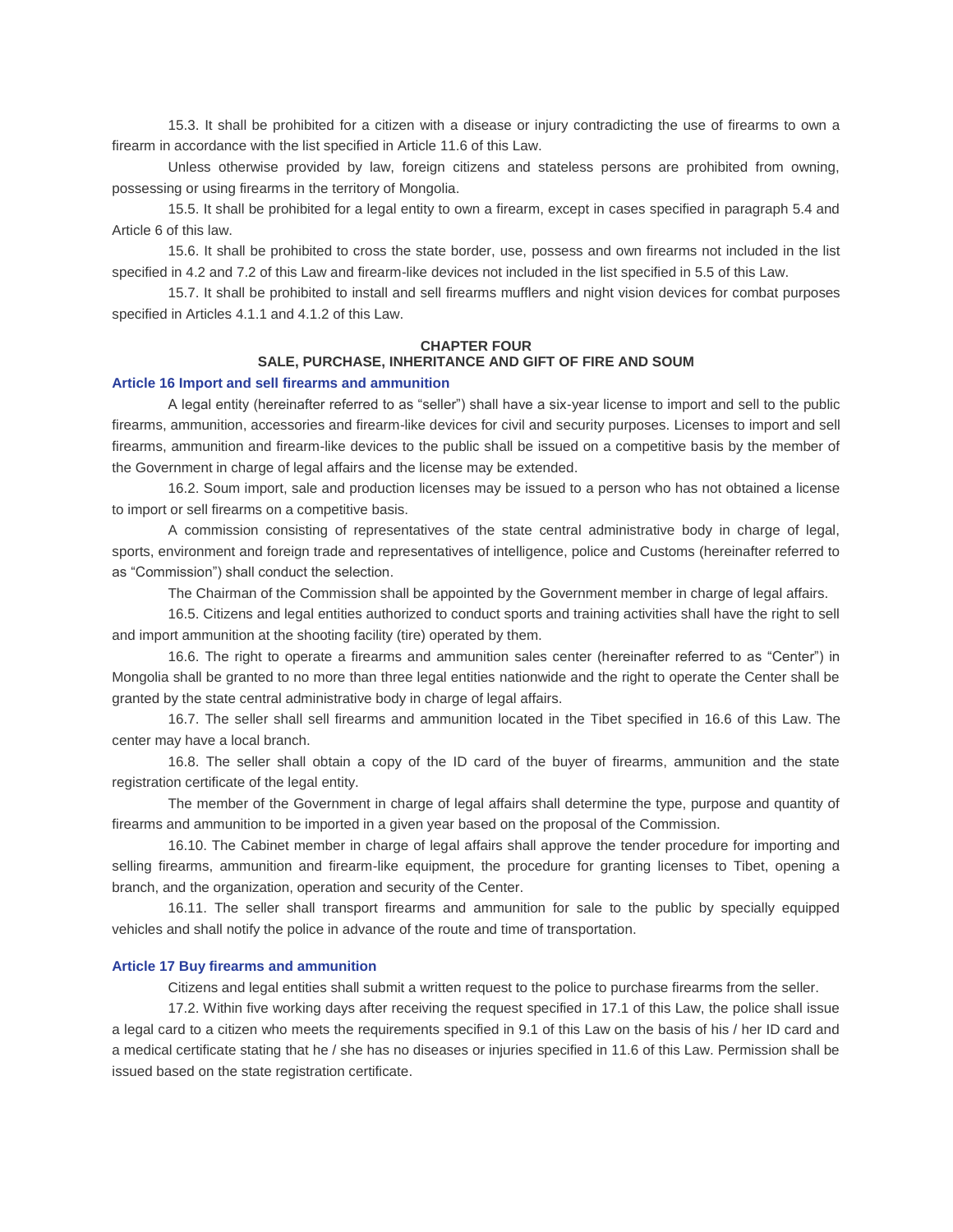The seller shall sell firearms to citizens and legal entities based on the permission specified in 17.2 of this Law.

The seller shall sell ammunition to a citizen or legal entity entitled to possess firearms and shall submit information on the ammunition purchased by the citizen or legal entity to the police within three working days.

When selling firearms and ammunition, the seller shall issue a reference with the number, type, mark, number of firearms and number of ammunition.

The seller shall keep a detailed register of firearms and ammunition and the registration model shall be approved by the Chief of the Central Police.

Citizens and legal entities shall register their purchased firearms in accordance with Articles 12.1 and 12.3 of this Law and obtain a firearms certificate.

# **Article 18 Sale, inheritance and gift of firearms**

A citizen or legal entity may sell firearms owned by him / her to a citizen or legal entity that meets the requirements specified in this law.

Citizens and legal entities that have purchased firearms shall register in accordance with Articles 12.1 and 12.3 of this Law.

18.3. A citizen or legal entity shall notify the police that registered the firearm of the sale of the firearm within ten working days, make a note and deregister it.

In case of inheriting or donating firearms, the procedures specified in Articles 12.8 and 18.1 of this Law shall be followed.

Citizens and legal entities may voluntarily transfer firearms and ammunition to the police.

## **CHAPTER FIVE**

# **INTRODUCTION OF FIRE WEAPONS, SOUMS AND FIREWARE EQUIPMENT**

#### **Article 19 Smuggling of firearms and ammunition**

The members of the Government in charge of legal and Customs affairs shall jointly approve the procedure for importing firearms and ammunition by the licensed person specified in Articles 16.1, 16.2 and 16.5 of this Law.

A citizen of Mongolia who has the right to own a firearm shall have the right to import one firearm not prohibited by this Law for the purpose of his / her own ownership once a year. It shall be prohibited for a citizen to sell or gift firearms imported for personal use within three years after importing them.

19.3. The police shall decide within five working days whether to issue a permit to allow firearms specified in 19.2 of this Law to cross the state border.

A citizen of Mongolia who meets the requirements set forth in Article 9.1 of this Law may import firearm-like devices across the state border.

19.5. The member of the Government in charge of legal affairs shall issue a permit to allow firearms and ammunition for sports-training purposes to cross the state border for participation in sports competitions and training based on a written request of the member of the Government in charge of sports.

The following information shall be included in the request specified in 19.5 of this Law:

19.6.1. Competition and preparation plan for the given year;

19.6.2. The number of firearms and ammunition;

19.6.3. A reference from the organization being sold by the foreign country.

19.7. Firearms and ammunition specified in 19.6 of this Law shall not be sold to the public and shall be used only for the purpose of participating in sports competitions and training for sports-training purposes.

# **Article 20 Import of firearms, ammunition and firearm-like devices across the state border for sports competitions, training and hunting**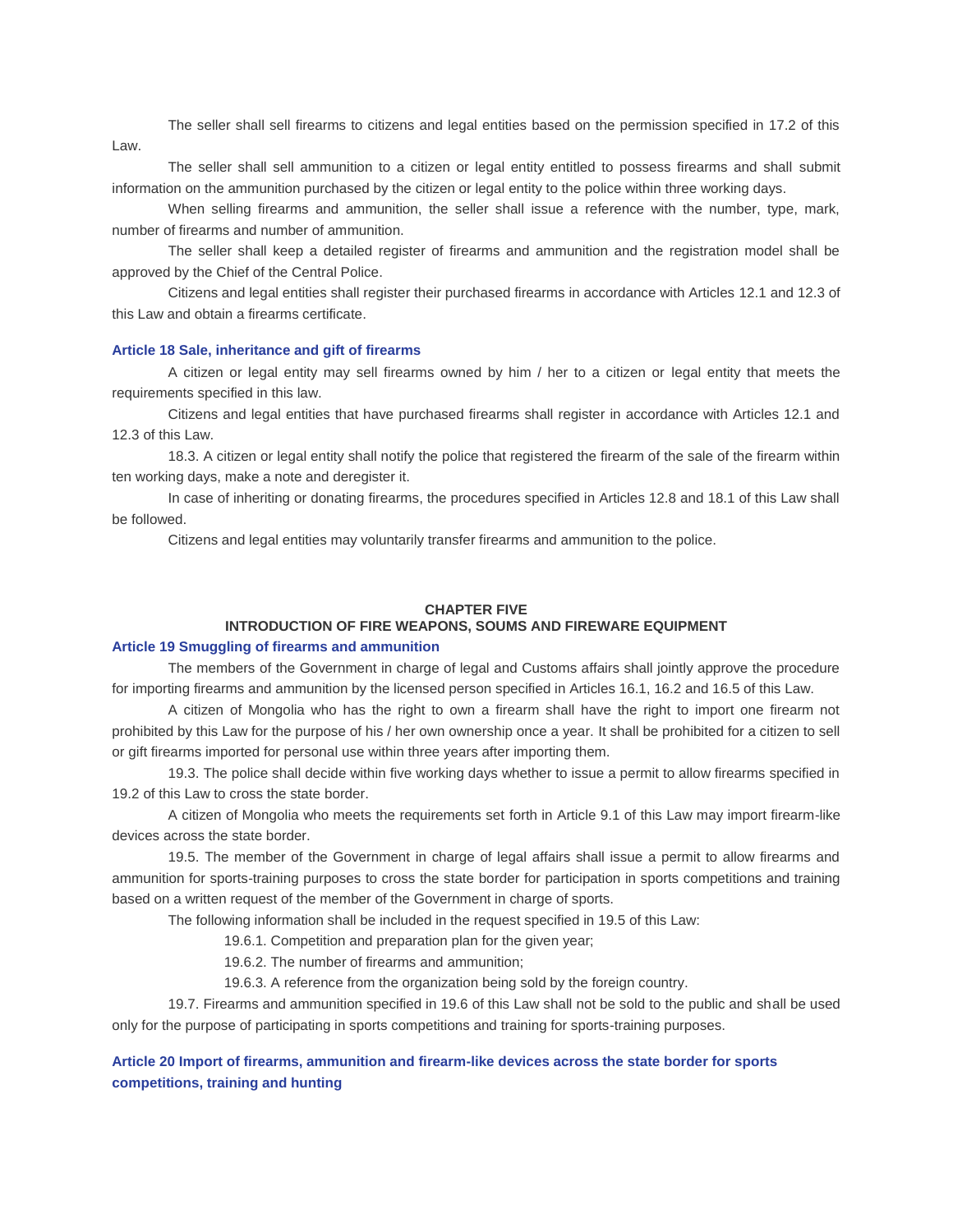20.1. A citizen of Mongolia or a foreign citizen shall submit a request to the Central Police to bring his / her own firearms, ammunition and firearm-like devices across the state border for the purpose of participating in sports competitions, trainings and hunting for the use of firearms. , the name, type, number and number of firearm-like devices, the time of entry and exit, and the border crossing point.

20.2. The hunting permit issued by the competent authority shall be based on the entry of firearms, ammunition and firearm-like devices of a foreign citizen for hunting purposes specified in Article 20.1 of this Law.

20.3. The police shall review the request specified in 20.1 of this Law within five working days and decide whether to issue a permit to allow firearms, ammunition and firearm-like devices to cross the state border.

20.4. If firearms, ammunition and firearm-like devices specified in 20.1 of this Law have been purchased, they shall be registered in accordance with the requirements and procedures set forth in Article 9.1, 12 and 13 of this Law.

20.5. In accordance with Article 20.3 of this Law, when importing firearms, ammunition and firearm-like devices across the state border, the Customs shall make a mark on the permit form, confiscate the permit for export and return it to the Central Police.

The form of the permit specified in Article 20.3 of this Law shall be approved by the Chief of the Central Police.

## **CHAPTER SIX MISCELLANEOUS**

## **Article 21 Requirements for carrying and transporting firearms**

21.1. If a citizen carries a firearm when traveling by aircraft, ship, train or other public transport between countries, cities and localities, the firearm shall be kept by the head of the vehicle or the driver.

21.2. The head and driver of the vehicle specified in 21.1 of this Law shall be responsible for storage and protection of firearms.

21.3. When carrying firearms in cities, settlements or by public transport, the trigger or algae shall be locked, the bullets shall be kept separate, placed in a special container (box) to ensure safety and carried with the firearm certificate.

### **Article 22 Firearms census**

An inventory of firearms owned by citizens and legal entities shall be conducted annually by the police.

The member of the Government in charge of legal affairs shall approve the procedure for conducting the firearms census.

## **Article 23 Seizure of firearms and ammunition**

23.1. The authorized official shall confiscate firearms and ammunition of citizens and legal entities and deliver them to the police within fifteen working days:

23.1.1. If it has been established that a person who did not meet the requirements set forth in Article 9.1 of this Law or who has a disease or injury specified in Article 11.6 of this Law owned a firearm;

23.1.2. If it has been established that a citizen or legal entity owns firearms prohibited by this law;

23.1.3. If the firearm is being searched;

23.1.4. Used for committing a crime or violation;

23.1.5. If the design and purpose of the firearm's main metal, algae, body or box hunting unit have been changed;

23.1.6. Firearms have been used for the purpose not specified in this law or illegally.

In case of death of a citizen who owns a firearm or liquidation of a legal entity, the issue of transferring or confiscating a firearm shall be resolved in accordance with the legislation.

23.3. The member of the Government in charge of legal affairs shall approve the procedure for destruction, sale, return and transfer of confiscated firearms, ammunition and firearm-like devices to the owner.

23.4. If a citizen finds a firearm, he / she shall hand it over to the police.